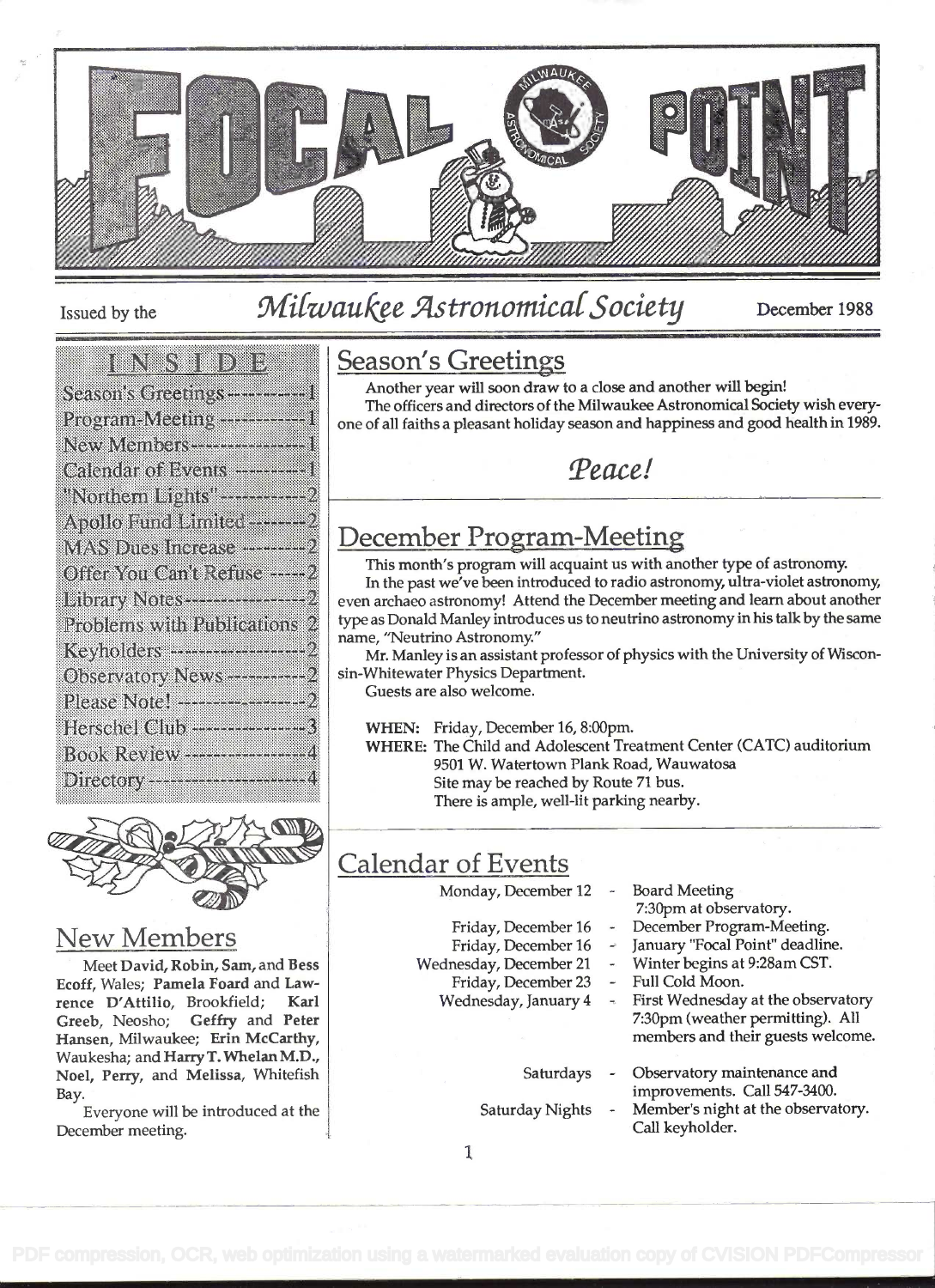### "Northern Lights"

"Northern Lights" the North Cenfrai Region of the Astronomical League quarterly newsletter will soon publish its January edition. Editor Ray Wendt will accept newsy or unusual astronomical items of general interest. MAS members receive "Northern Lights" free as a member benefit. Subscriptions are \$2.50 per year postpaid for four editions.

Send your item(s) and/or subscriptions to:

> Ray Wendt, Editor 4834 N. 70th Street Milwaukee, Wisconsin 53218

## Here's An Offer You Can't Refuse!

The American Science Center, 5430 W. Layton Avenue, offers Milwaukee Astronomical Society members 10% off anything in the store. Bring your membership card.

American Science Center has a huge variety of optical goods, scientific apparatus, books, and hard-to-find items.

### Problems with the Publications?

Call Dan Koehier (662-2987) if you have problems with your "Sky & Telescope" magazine or any other publication you receive as a MAS member.

Canadian (Observer's) Handbooks should be available at the December meeting.

## Keyholders

|         | Dec. 10 Jim Toeller | 352-7144     |  |
|---------|---------------------|--------------|--|
| Dec. 17 | Virgil Tangney      | $327 - 7976$ |  |

The observatory will be closed on Saturday, December 24 and Saturday, December 31 . Call Dan Koehler (662-2987) if you wish to use the observatory during the Christmas and New Year's weeks.

| Jan. $7$ | Paul Borchardt          | 781-0169 |     |
|----------|-------------------------|----------|-----|
| Jan. 14  | <b>Greggory Cieslak</b> | 744-5703 | do  |
| Tan. 21  | <b>Brian Ganiere</b>    | 272-4649 |     |
| Jan. 28  | <b>Chris Hesseltine</b> | 482-4515 | Sc  |
| Feb. 4   | Lee Keith               | 961-8752 | -53 |

# Thanks to Apollo Fund Limited

The Milwaukee Astronomical Society will receive a \$2,500 donation to be used for capital improvements (hardware and construction purposes).

We greatly appreciate this generous contribution by MAS member Orin Purintun, president of Apollo Fund Limited, one of several given to us over the past years.

The contribution will be put to uses benefiting the entire membership.

# MAS Dues Increase

Members present at the November Program-Meeting voted to increase MAS membership dues ten dollars per year in all categories.

Treasurer Dan Koehler again presented his in-depth financial report and explained every detail. Despite MAS frugality, cash flow out is beginning to exceed cash flow in. Furthermore, there must be funds available for maintenance and improvement of our facilities.

#### The revised annual dues will be:

\$40.00 for regular members (age 16 and over).

\$40.00 for "Family Plan" members plus \$1.00 for each additional family members.

\$25.00 for juniors (under age 16 as of September 1 of the current year). \$30.00 for non-residents.

If you were unable to attend the September or November meetings and have Questions or comments regarding the above decision, please call Dan at (414) 662-2987.

## Library Notes

Library material maybe withdrawn formember use on First Wednesday nights or on Members nights after calling the keyholder, or if necessary, by calling Sally Waraczynski at 321-0918. Enteryour name, phone number, the date, andbooktitles on the available note pad. The time limit is one month. There is also a separate slide signout. Items in the vertical file are for reference only, for use only at the observatory.

Anyone planning to join the Astronomy Book Club should consider letting the MAS library sponsor his/her membership. The library receives a free book as a result.

The Observer's Guide features in-depth information on constellations. Great for amateurs. \$10.50/subscriptions. The 1989 Ottenwell Astronomical Calendar may be ordered for \$9.50 per copy. Call Sally at 321-0918.

## Observatory News

Owing to a 95% sunlit moon, the October 26-27 occultation of the Pleiades by the moon produced only a few star contacts and reappearances.

The Open House program is at an end for this year. Many fine evenings were responsible for a huge public turnout. There were two nights of400 or more visitors. Over 500 people joined us when Mars was featured. We can thank the Milwaukee area press and TV and MAS volunteers for one of our most successful seasons.

## Please Note!

Members on record before June 1, 1988 who have not yet paid their dues must do so now or be dropped from the MAS roster.

Please send your remittance, made payable to the Milwaukee Astronomical Society, to Dan Koehier, W248 S7040 Sugar Maple Drive, Waukesha, Wisconsin 53186 (414-662-2987).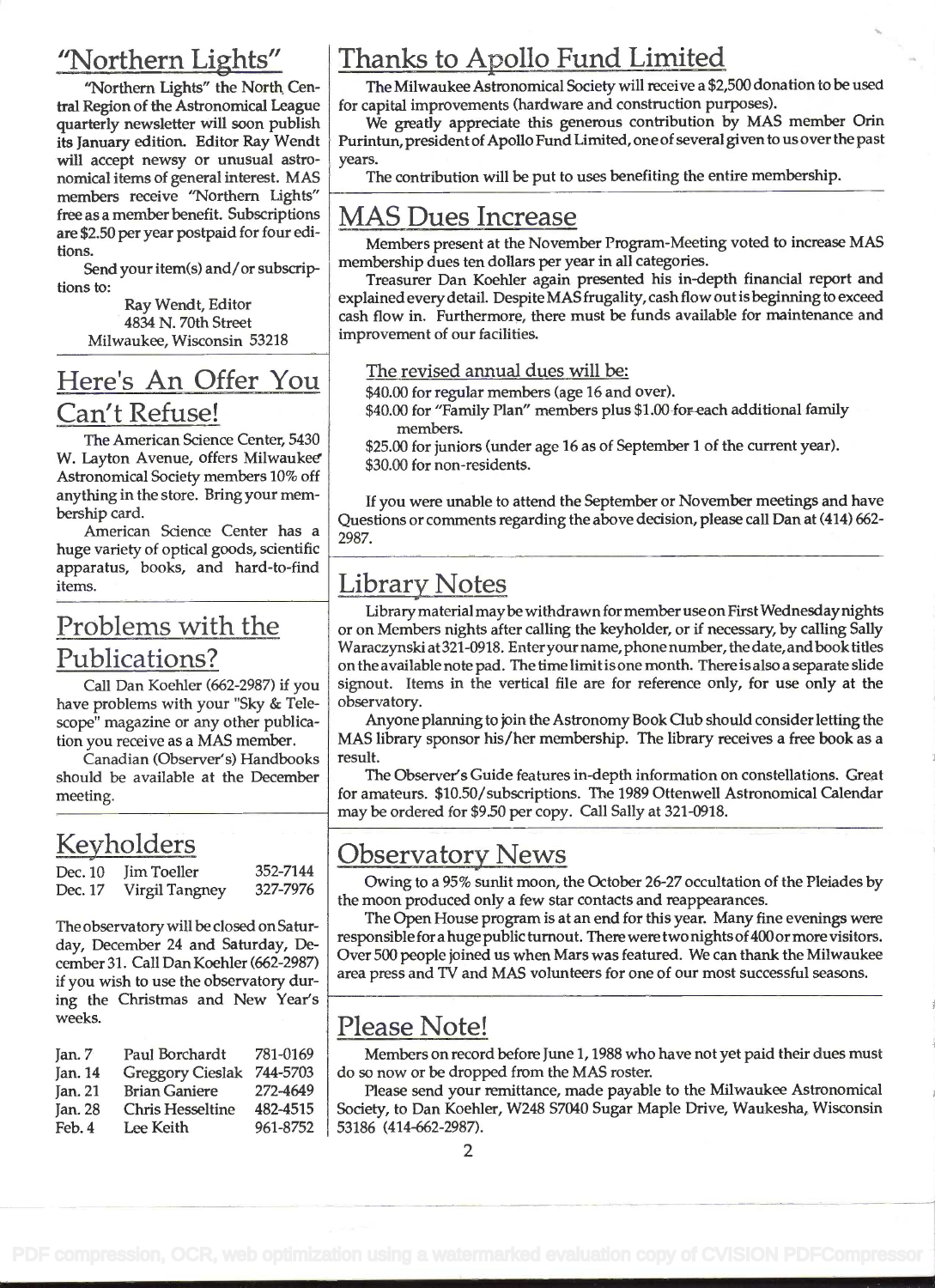### Herschel Club's Finest Heavenly Bodies by Lee Keith

Designations: NGC 869 & 884, H336 & H346, h & X (Chi) Persei, "Double Cluster"<br>Specifications: Double Galactic (Open) Star Clusters in Perseus (Epoch 2000.0) Double Galactic (Open) Star Clusters in Perseus (Epoch 2000.0)

869: R.A.: 2h 19.0m Dec: +57° 09' Size: 35' Mag: 4.4m 884: R.A.: 2h 22.5m Dec +57° 07' Size: 35' Mag: 4.7m Location: Between Cassiopeia and the "head" of Perseus, in the Milky Way.

Right Angle Sweep: From a Persei: sweep  $7^{1}/2$  north, 1h 05m west.

#### REFERENCES:

#### Astronomy Magazine, Jan 84, p79:

With binoculars or a small telescope, the field of view appears peppered with two areas of bright blue and white stars. With an 8" at 35x, a rich field surrounds several hundred bnght A and B type supergiants. A few dim red stars show up in With binoculars or a small telescope, the field of view appears peppered with two areas of bight bind that which<br>With an 8" at 35x, a rich field surrounds several hundred bright A and B type supergiants. A few dim red star

years) distant, while the latter is only 6.4 million years old and 2.15 kpc (7,000 LY) away. Each is about 70 light years across and contains around 5,000 solar masses. Since each cluster contains only a few hundred [visible] stars, they are truly supermassive and superluminous. (At this distance, the Sun would look like a 16.7 mag [18.3 if dust obscuration is accounted fori star!!! A 53" telescope would be needed just to glimpse it on a good night!!!)

#### Astronomy Magazine, Jan 80, p84:

Although visible to the unaided eye and an easy object inbinoculars, Messier strangely failed to include theDouble Cluster if his famous list. Some say that it was too well known and obvious to ever be mistaken for a comet, and therefore was not logged by the Frenchman. If this is the case, what about the Beehive (M44) and Pleiades (M45) Clusters which were included?

logged by the Frenchman. If this is the case, what about the beenive (M44) and Fielades (M45) Citisters which were included.<br>Having been bypassed by Messier, it fell to the thorough surveys of William Herschel to catalog t work of this great observer and his son John formed the basis of the NGC or New General Catalog...

The NCC described the Double Cluster as "remarkable." Pickering included this duo in his roster of the 60 finest objects in the sky. We view [it] . . .from 40 quadrillion (40,000,000,000,000,000) miles of interstellar space.

#### Burnham's Celestial Handbook. p1438:

The existence of the Perseus clusters was noted at least as far back as 150 BC; both Hipparchus and Ptolemy both mention the group, but refer to it as a "nebula" or "cloudy spot", one of the half dozen then recognized. ...Another mystery... lies in the fact that this splendid object was never included by Charles Messier in his famous catalog, although it was certainly known in his day... (see Astronomy reference above)

The Sun is located in one ofthe spiral arms of the system (MilkyWay), and the Perseus cluster, the nucleus of a great swarm of giant stars, would seem to mark the next spiral arm going outward, away from the galactic center. The distance of the or glant stars, would seem to haifk the field spint time sing cluster, would appear as a star of 16.6 mag ...it would... be<br>Perseus cluster is estimated... to be some 7,000 to 8,000 LY. ...our sun... would appear as a star further dimmed by dust in the intervening space, and would appear about 18.2! (Remember, a 1.3 meter telescope would be<br>further dimmed by dust in the intervening space, and would appear about 18.2! (Remember, a 1.3 meter t needed to just see the Sun!). Stars no brighter than our Sun are thus very difficult to detect at the distance of the cluster, and needed to just see the Sun!). Stars no brighter than our Sun are thus very difficult to det even fainter stars are completely out of range. The bright members, wihich present such a glittering spectacle in the small telescope, are all great blazing supergiants of almost unimaginable brilliance.

The brightest stars of the cluster thus have luminosities approaching 60,000 times that of the Sun, and are comparable to such supergiants as Rigel... NGC 869... is ...among the youngest star groups known.

The Double Cluster lies in the richest region of the Perseus Milky Way. "Here again we enter upon one of the most splendid portions of the Galaxy" says T.W. Webb. ...While observing in the area, note also the smaller cluster NGC 957, about  $1\frac{1}{2}$ to the ENE, described by C.E. Barnes as a "Field shot with diamond dust."